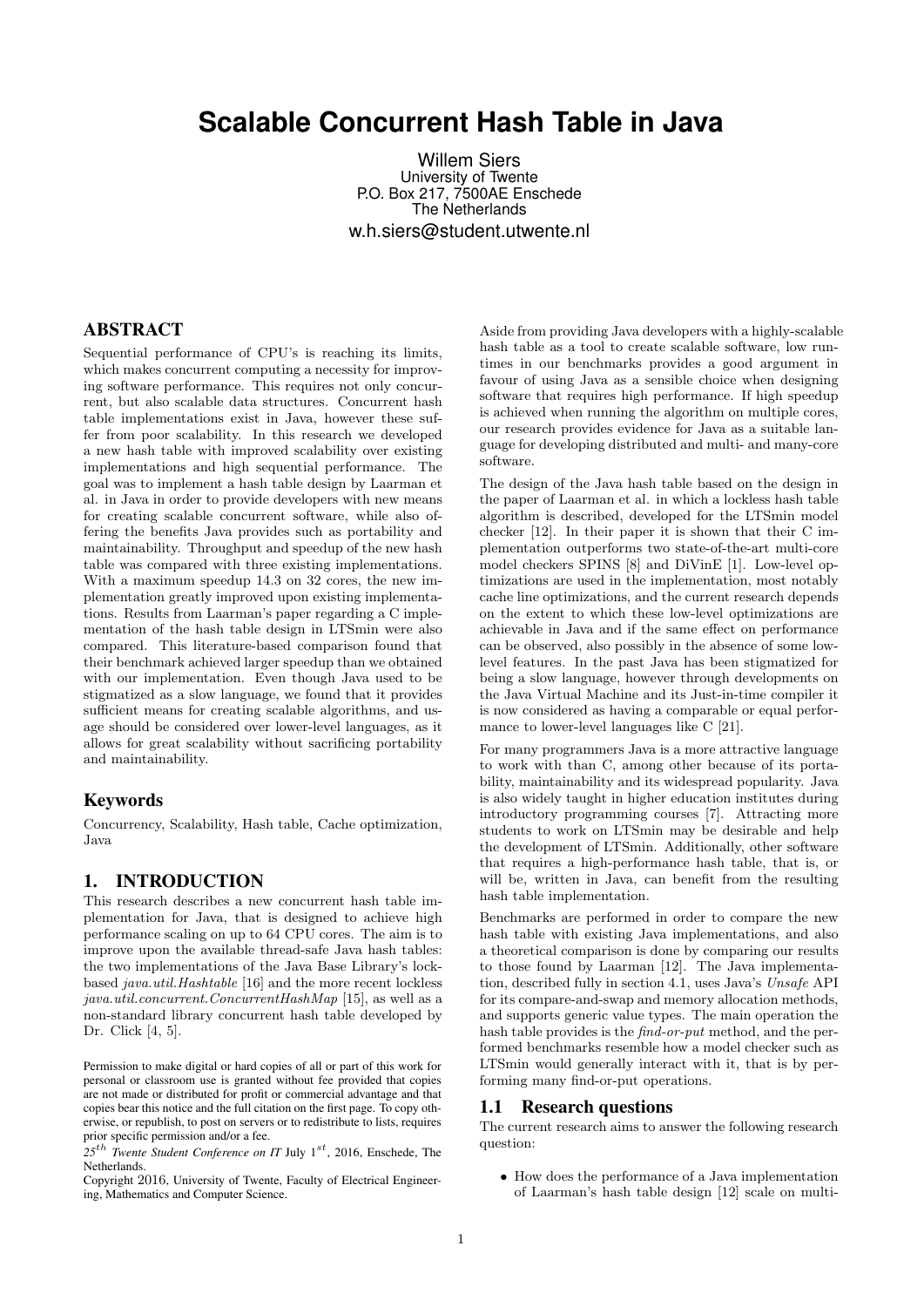core systems, compared to existing Java hash tables?

With scalable performance we mean the decrease of computational time when the number of CPU cores increases. The following hash tables are considered:

- 1. nl.utwente.hashtable.FastSet (The new hash table)
- 2. java.util.concurrent.ConcurrentHashMap (Lockless)
- 3. java.util.Hashtable (Lock-based)
- 4. org.cliffc.high scale lib.NonBlockingHashMap

Additionally, the following sub-questions are answered:

- 1. Which of the aforementioned hash tables has the shortest sequential runtime?
- 2. Which means for implementing a scalable concurrent hash table does Java provide?
- 3. How does the achieved speedup compare to the speedup of a C implementation of the hash table design, as reported in Laarman's paper[12]?

#### 2. RELATED WORK

The paper by Laarman et. al. describes how a scalable concurrent hash table for use in the LTSmin model checker was designed<sup>[12]</sup>. They show that it outperforms two state of the art SPIN [8] and DiVinE [1]. The paper describes design decisions, but its results are based on a comparison of model checkers (written in C) and are results on scalability limited to 16 cores. Van den Brink developed a Java implementation based on Laarman's work[25], showing scalability on 4 cores. Comparisons were not done and due to its single-purpose design their work was not used in our research. We use alternative techniques and aim for multi-purpose usage through Java generics.

## 3. BACKGROUND

## 3.1 CPU Caches

Modern x86 CPU architectures have multiple levels of memory caches to feed the CPU core with data from the main memory faster, which can be utilized to speedup algorithms that perform many memory accesses, such as a hash table [12]. Some of these caches are shared among cores (L2) and some are local to each core (L1), which causes a problem called cache line sharing. With true sharing misses the cache data is invalidated because another core has written to data that was needed by another core, while false sharing misses invalidates the cache data when a write occurs to another part of the cache, which is not directly needed by the other core [18]. These cache misses are costly and degrade performance of an algorithm, and should therefore be minimized through cacheaware programming. Some techniques that minimize the number of cache misses are keeping the memory working set small, and controlling where in the memory the data is stored by aligning the data on the cache lines. Explicit control over the memory access patterns help with analyzing how effectively caches are utilized in a program.

#### 3.2 Hash table

A hash table is a data structure that provides fast operations for storing data and looking up data. These operations are performed with a time-complexity of  $O(1)$  [19]. It associates a key with a value, both of which are provided as inputs to an insertion operation. The key can be

used to retrieve its associated value from the hash table. The load-factor of a hash table is defined as the number of values it holds divided by its capacity. The low timecomplexity of a hash table is made possible by storing the hash of the value, which can be generated, compared and mapped to a memory location in linear and constant time. In absence of a perfect hash function, with which every value is mapped to a unique hash, collisions will occur and need to be resolved. In order to resolve collisions various strategies exist, commonly used are external probing, double hashing, linear- and quadratic probing.

#### *3.2.1 External probing*

External probing resolves hash collisions by inserting lists of values into the slot where two or more collided hashes map to, for example a linked list. This has the advantage being able to implement a hash table with a constant size backing array while supporting an unlimited (although dynamic memory bound) number of elements. It supports  $load-factors > 1$ , although this case can result in a timecomplexity of  $O(n)$ , because the hash table starts to behave like a list. It requires dynamic allocation of elements in the list and has the problem of unpredictable memory access patterns, as pointers of the linked list could point to any memory location, which causes many cache misses, thus degrading performance.

#### *3.2.2 Double hashing*

Double hashing resolves collisions by generating an additional hash value  $h_n$  for the n-th collision, which is added to the original hash value to find a new index into the table. This method provides better distribution of keys than linear (and quadratic) probing.

#### *3.2.3 linear probing*

Linear probing resolves hash collisions by using linear search through the memory that succeeds the memory address obtained from the hash, and insert the value in the first available location. "Walk-in-the-line" is a form of linear probing, where the probing is performed on a single cache line in order to minimize cache misses. In isolation, linear probing causes clustering because values where hash collisions occurred are inserted in a narrow memory address range. This effect is amplified when a bad hash function is used. The aforementioned hash collision resolving strategies can sometimes be combined in order to profit from the advantages of multiple strategies.

## 3.3 Concurrency and Speedup

Graph traversal on large graphs can require a large amount of time to complete. In the past component count on integrated circuits was expected to double every two years (also known as Moore's law [14]), implying that the serial performance of CPU's would keep rising. Recent research shows that this trend must eventually flatten out because of fundamental limits of physics [10]. Also Intel announced that they currently expect a two and a half year cycle to match Moore's law [3], indicating a slowed down increase of serial CPU performance. An widely used alternative to increasing serial performance is to use concurrency, for example by utilizing multi-core CPU's. While it is harder to program software to run correctly in a concurrent way, it can drastically decrease the required time to run the program. Speedup represents the performance increase when the program is run on multiple cores (parallel) compared to a single core (sequential):  $Speedup = t_{sequential}/t_{parallel}.$  Ideally the value of the speedup equals the amount of cores the program runs on (Linear speedup), although reaching such a value is not re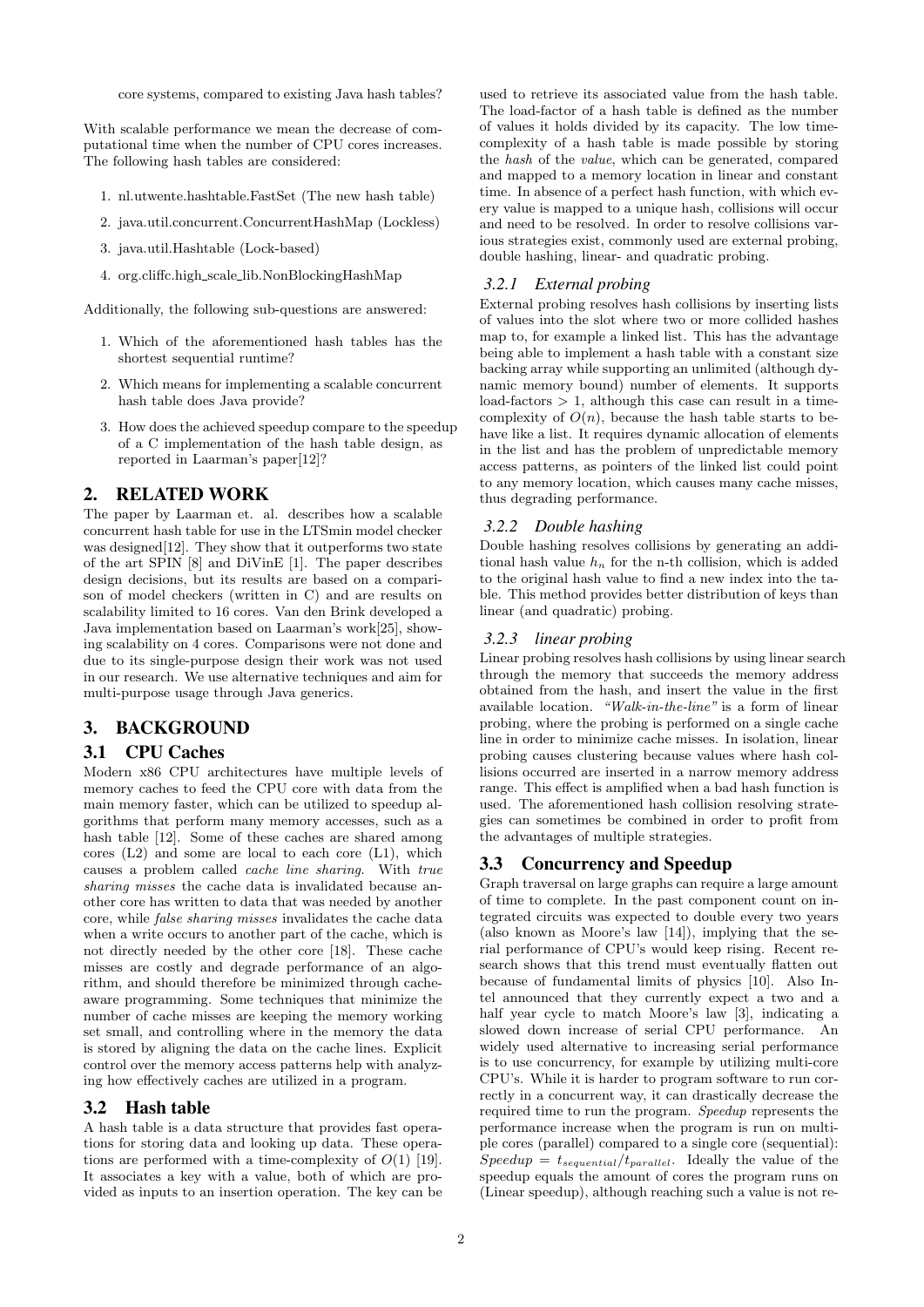alistic due to parts of the program that require sequential execution.

## 3.4 C and Java

The C programming language is regarded as a low-level programming language compared to Java. In C the programmer is tasked with, among others, memory management and writing system dependent code, while Java manages memory for you, through garbage collection for heap allocations, and Java provides an abstraction layer between the programmer and the hardware. These features of Java enables writing more maintainable code with great portability. The abstraction layer for Java is formed by its typical target platform, the Java Virtual Machine (JVM). The JVM does not execute native instructions, but interprets Java bytecode, which enables the possibility to perform platform specific optimizations at runtime through the Just-in-time compiler (JIT). In the past, Java was stigmatized as a slow language, however through development in the Java ecosystem (e.g. better JVM, JIT) it presently achieves performance comparable or equal to programs written in C [21]. Still, the hardware abstractions of the higher-level language can make it either difficult or impossible to implement some architecture specific optimizations or memory management schemes a high-performance program requires.

## 3.5 Compare-and-swap

Compare-and-swap is an operation, supported by modern CPU's, which makes it possible to perform an atomic comparison of a value in memory (A) with another value (B) combined with writing a new value (C) to the memory location of A. This write only occurs if value A equals value B. Algorithm 1 describes the functionality of the operation, but it must be stressed that its usefulness comes from its atomicity.

```
inputs: address A, value B, value C
if (value at A) = B then
   (value at A) \leftarrow C
   return true
else
return false
end
      Algorithm 1: compare-and-swap operation
```
Compare-and-swap enables the creation of any wait-free data object [6]. Similar operations are available through Java classes such as AtomicReference, which encapsulate calls to native CAS instructions, but also Java's Unsafe class provides methods such as compareAndSwapLong.

## 3.6 Unsafe

Java has an API for internal use, that provides low-level functionality that is not available through "regular" methods, defined in sun.misc.Unsafe. It is used by many projects that require more control over the platform it is running on, including Grails and Apache Spark. For our purposes, it provides methods for direct memory allocation and management, as well as the compareAndSwapLong method. It is proposed to adapt parts of the Unsafe API and make it public in the upcoming JDK 9 release [20].

## 4. METHOD

## 4.1 Hash table implementation

## *4.1.1 Overview*

The hash table storage is divided over two locations, the buckets buffer and a data array. The buckets buffer tracks

| $\alpha$ occupied   writing | reserved | hash prefix |
|-----------------------------|----------|-------------|
|                             |          |             |

#### Figure 1. Bitlayout of a bucket

information about the data array's contents. Querying and maintaining this buffer facilitates fast data lookups and insertions, by providing information on the contents and state of actual data without requiring expensive lookups and comparisons on the data array's elements. The findor-put operation is the main operation of our hash table. It looks up a given value and returns false the value was already found in the hash table, and returns true if the value was not found. In the latter case, the value is put into the hash table. The find-or-put operation is described in Algorithm 2.

## *4.1.2 Buckets*

A bucket is an element in the buckets buffer. It is a 64-bits long integer comprised of the bit-layout in figure 1.

Occupied flag is 1 if the bucket has been written to, 0 if otherwise. Writing flag is 1 if the bucket is taken but the value is not written to yet, 0 if otherwise. Reserved bits: for future use or longer hash prefixes. Hash prefix: the 32 highest bits of the hash value.

The buckets buffer is allocated through the allocateMemory(int bytes) method of the Unsafe's API, with size being a power of two. Subsequently buckets must be accessed with the base memory location and an offset into the buffer, for example with Unsafe.getLong() and Unsafe.compareAndSwapLong(). Using compareAndSwap-Long() an attempt is done to atomically set the occupied flag, writing flag and hash prefix, while expecting an empty value. Before calling compareAndSwapLong() for a bucket, first the contents of the memory are checked for writing and occupied flags, to prevent wasting cycles in the expensive atomic operation. As long as the writing flag is set, other threads that attempt to use this bucket will wait for the write operation to complete, unless the hash prefixes don't match. When a *bucket* is obtained, the value is written to the data array and the writing flag is removed from the bucket.

## *4.1.3 Hash function*

Initially the original hash of a to be inserted value is calculated using Java's Object.hashCode(), which returns a 32-bit integer hash value, dependent on value's type's implementation of this method. This original hash value is inserted in the hash field of a bucket. While probing for an available bucket, the hash may have to be recalculated for better distribution. Specifically this occurs after the algorithm reached the end of the cache line, after which rehash(originalHash, n) is called, where  $n$  is the number of times the value has already been rehashed, yielding a new hash that is used to determine from where to continue linear probing. Because a hash value can exceed the size of the buckets buffer, the index into the buffer is determined by calculating  $index = h\%|buffer|$ . In Java, the % operator is the remainder operator, where the result always has the sign of the dividend (possibly negative). Although the absolute value can be used, using the % operator already has a large performance hit compared to a bitwise operation. Therefore an alternative  $index = h\&(|buffer| - 1),$ where  $|buffer|$  is a power of two, is used for calculating an index from a hash value.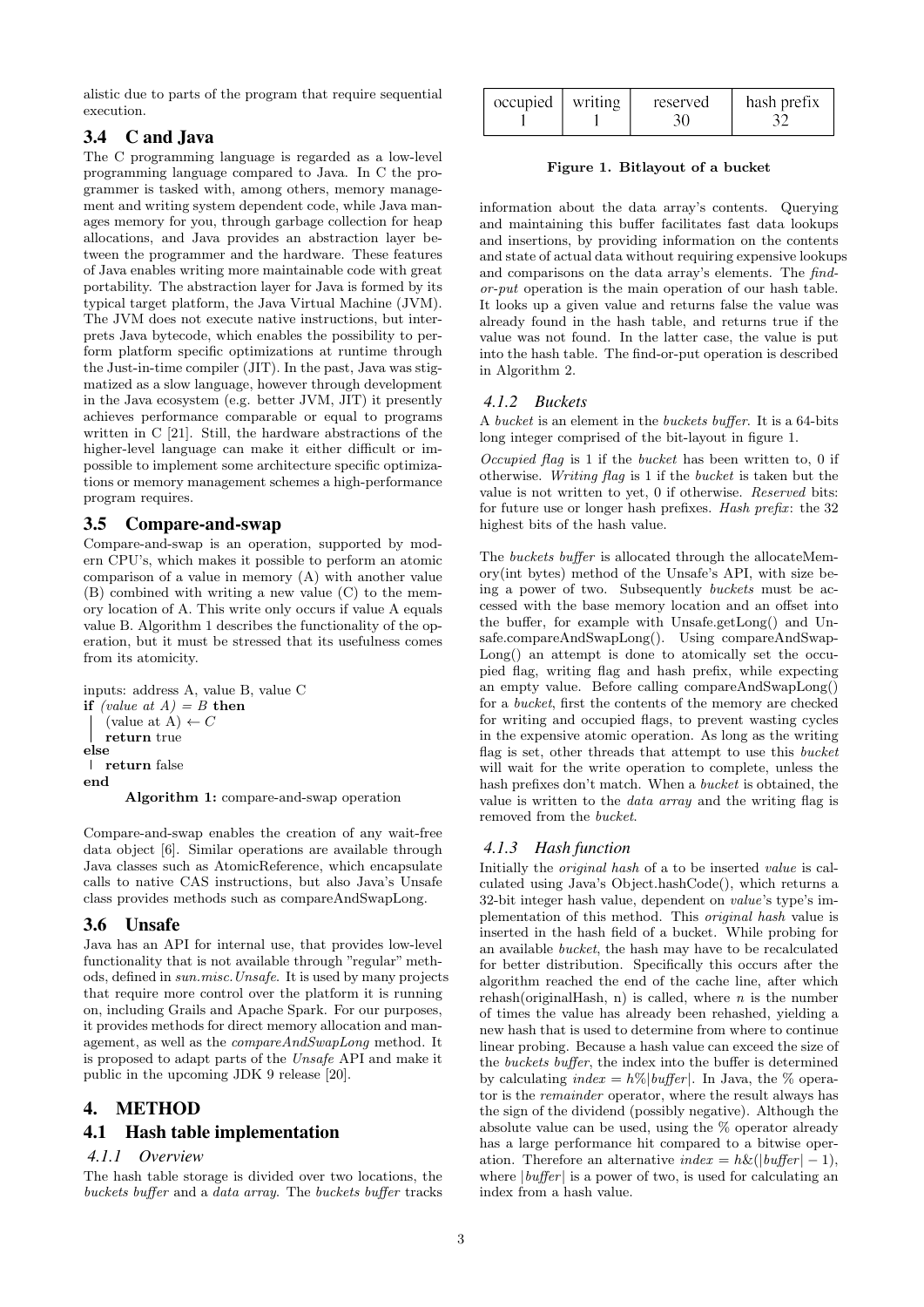inputs: Vector v, Vector[] values, long[] buckets, int size  $h_0 \leftarrow v \cdot \text{hashCode}()$  $a \leftarrow 1$ while true do  $start \leftarrow rehash(h_0, a) \& (size - 1)$ for  $i \leftarrow start$  to start+8 do  $b \leftarrow i \& (size-1)$  $v \leftarrow \text{buckets}[b]$  $new \leftarrow <1, 1, h_0 \& \text{MASK\_HASH}>$ if  $v$  not occupied and  $CAS(b, EMPTY, new)$ then  $values[b] \leftarrow v$ remove writing flag from  $buckets[b]$ return false else if hash prefixes of  $h_0$  and v match then Wait for write to complete... If *values*[b] = v **return** true end end end  $a \leftarrow a + 1$ end

Algorithm 2: find-or-put algorithm

#### 4.2 ByteBuffer and Atomic classes

The ByteBuffer and DirectByteBuffer classes were developed for high throughput of mostly file based data. While they provides a nice interface to retrieve and store the data, tests found it to have lower throughput than offheap memory managed with Unsafe, similar to arrays of primitives[22, 11, 23]. More importantly, it lacks features needed for our purposes: the ability to store more than 2GB of data due to it using 32-bit signed indices, and it does not allow atomic operations, such as compare-andswap. AtomicLongArray does support these two features, however from the source<sup>[17]</sup> can be seen that it uses a regular heap allocated long[] internally, thus will likely perform similarly to regular primitive arrays in Java[22].

## 4.3 Benchmarking

#### *4.3.1 Metrics*

To analyze the speedup that can be reached by using different hash table implementations, the throughput of the hash table will be measured. The throughput is defined here as the number of vectors inserted into the hash table, divided by the time required to insert these vectors:

 $Throughput = \frac{N}{t}[\frac{V}{s}]$ . It was chosen to measure the throughput instead of applying the hash table in a graph traversal algorithm, such as breadth-first search, in order to keep the benchmark simple and concrete, and so that it is not influenced by the design difficulties that come with a concurrent graph traversal algorithm, such as load-balancing.

We define a run as an execution step of the benchmark for a given set of parameters: statespace size (also denoted as  $|statespace|)$ , load-factor  $(lf)$  and thread-count. The speedup of a given run is defined as the inverse of the time required to complete this run divided by the time required to complete an identical, but sequential run (i.e.  $thread-count = 0$ :

 $Speedup_{run} = 1/\frac{t_{run}}{t_{sequential}} = \frac{t_{sequential}}{t_{run}}$ , where run is any parallel run. Speedup is a good measurement of the scalability of an algorithm, which is why this is regarded as the most important metric for comparing the concurrent hash tables.

#### *4.3.2 Benchmark design*

Because the metric to be measured is the throughput, the benchmark consists of a large number of find-or-put operations (which is often the main interaction between a graph search algorithm and a hash table). The vectors that are inserted are generated on the heap, before the threads start executing. The amount of generated vectors is referred to as statespace size (|statespace|). The generated vectors are unique Java Strings consisting of 2 to 9 alphanumeric characters. All vectors are distributed over *n* worker-threads, giving each worker-thread  $\frac{|statespace|}{n}$ unique vectors to insert. The amount of times the findor-put operation is applied to each unique vector can be tweaked in order to change the ratio of insertions to reads (i.e. the ratio of find-or-put applications that return true respectively false). In our benchmarks this ratio is set to 1, so that for  $|statespace| = 2^{25}$  the number of performed operations is  $2^{26}$ . Using Barriers, the worker-threads and the benchmark timer are started simultaneously.

The following hash tables are compared using the same benchmark:

- 1. nl.utwente.hashtable.FastSet
- 2. java.util.Hashtable (Lock-based)
- 3. java.util.concurrent.ConcurrentHashMap (Lockless)
- 4. org.cliffc.high scale lib.NonBlockingHashMap (by Dr. Cliff Click)

The hash tables are constructed with a given load-factor in mind, by passing an initial capacity of  $\frac{1}{load - factor}$  \* |statespace|.

#### *4.3.3 Warming up the JIT compiler*

In order to minimize the effects the Just-In-Time (JIT) compiler of the JVM has on the execution times of the benchmarks, every benchmark will be preceded by "warmup" runs. These runs consist of the same code that will be executed during the real benchmark, and allows for the JIT compiler to analyze and optimize parts of this code without affecting the execution time of the "real" runs. The results of the warm-up runs are disregarded for determining the speedup of the hash tables, however they are critically analyzed to determine how many warm-up runs are required for the execution time of a benchmark to stabilize, within a small margin (determined by manual inspection). The final results were obtained by repeating every run 10 times.

#### *4.3.4 System*

The benchmarks have been performed on a Dell R815 with 4 Opteron 6376 CPU's, which provides a total of 64 available cores, with 512GB of RAM, running Ubuntu 14.04.4  $LTS$  and Java HotSpot<sup>TM</sup> 64-Bit Server VM (build 24.80b11, mixed mode). Means for gaining exclusive access to the resources were not enabled on this server (e.g. a job-scheduler), however through process logs and manual inspection it was ensured that no other tasks were executed throughout the benchmarks. Multiple benchmarks are performed using subsequently 1, 2, 4, 8, 16, 32 and 64 threads, mapping each thread to a physical core.

## 5. RESULTS

Table 1 and figure 2 show the wall-clock time (runtime) to perform the benchmarks for multiple thread counts, averaged over load-factors  $(lf)$  of  $\frac{1}{2}$  and  $\frac{1}{4}$  using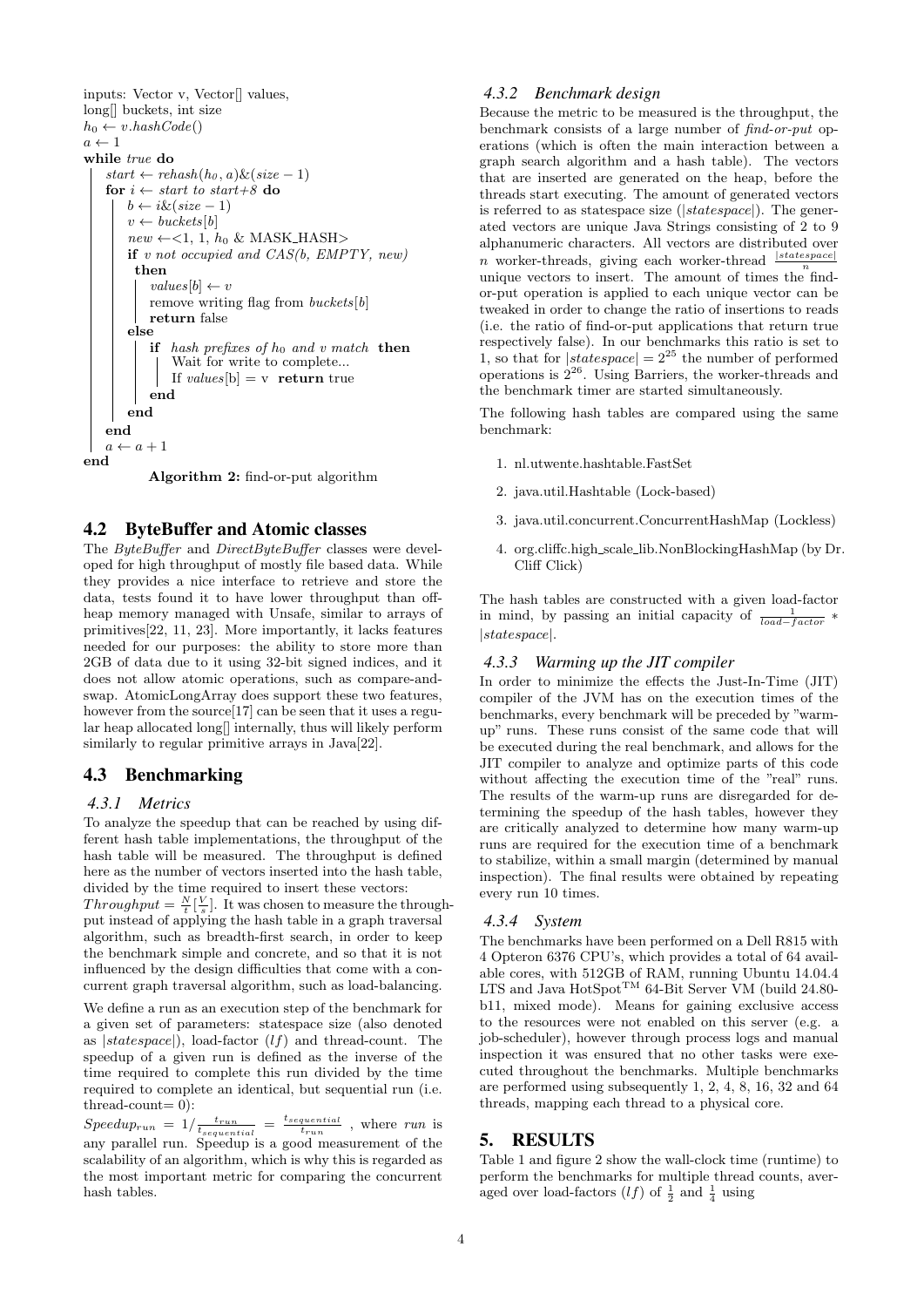nl.utwente.hashtable.FastSet (FastSet),

java.util.concurrent.ConcurrentHashMap (CHM), java.util.Hashtable (Hashtable) and org.cliffc.high scale lib. NonBlockingHashMap (NBHM). Table 2 and figure 3 show the calculated speedup of the benchmarks. The appendices include the results on speedup and runtimes for different load-factors in tables 3, 4, 5 and 6.

Table 1. Runtime, avg. over  $lf = \{\frac{1}{2}, \frac{1}{4}\}\$ 

| Threads | FastSet | CHM    | Hashtable | <b>NBHM</b> |
|---------|---------|--------|-----------|-------------|
|         | 13.614  | 21.029 | 4.974     | 41.794      |
| 2       | 8.972   | 21.518 | 18.681    | 45.945      |
| 4       | 4.780   | 13.062 | 30.393    | 33.285      |
| 8       | 2.542   | 8.146  | 28.268    | 26.050      |
| 16      | 1.467   | 8.120  | 28.842    | 21.941      |
| 32      | 1.078   | 8.599  | 24.544    | 21.226      |
| 64      | 1.108   | 9.025  | 23.265    | 43.481      |

Table 2. Speedup, avg. over  $lf = \{\frac{1}{2}, \frac{1}{4}\}\$ 

| Threads | <b>FastSet</b> | <b>CHM</b> | Hashtable | <b>NBHM</b> |
|---------|----------------|------------|-----------|-------------|
|         | 0.925          | 0.930      | 0.842     | 0.962       |
| 2       | 1.407          | 0.918      | 0.219     | 0.875       |
|         | 2.633          | 1.498      | 0.133     | 1.208       |
| 8       | 4.939          | 2.390      | 0.143     | 1.541       |
| 16      | 8.574          | 2.395      | 0.139     | 1.830       |
| 32      | 11.859         | 2.261      | 0.164     | 1.922       |
| 64      | 11.668         | 2.160      | 0.174     | 1.221       |

# 6. DISCUSSION

## 6.1 Java.util.Hashtable

The results in figure 2 match the expectations regarding Java's Hashtable. It shows that Hashtable has a significantly shorter runtime than any other hash table implementation in the sequential case, but slows down to about a tenth of the throughput as soon as concurrency is introduced. This serves as an argument against lock-based algorithms when scaling is required. When designing for performance, Hashtable can be considered when threadsafety is a requirement and the larger part of the interaction with the hash table is expected to be single-threaded.

## 6.2 ConcurrentHashMap

With ConcurrentHashmap a maximal speedup of 2.750 is achieved (table 2), although the sequential runtime is slower than Hashtable. It doesn't suffer from multithreading like Hashtable does, therefore ConcurrentHashmap should be considered when running software that requires mostly parallel access to the hash table. Figure 2 shows an increased runtime on 2 threads compared to 1 thread, which is likely caused by a large runtime deviation in one of the runs with 2 threads. This is apparent in figure 2 but not in figure 2 due to the fact that in the latter figure outliers were filtered out.

## 6.3 FastSet

FastSet scales better than the other tested implementations, and also has a good sequential runtime of 13 seconds. With a load-factor of  $\frac{1}{2}$  it achieves a speedup of 9.435, and with a load-factor of  $\frac{1}{4}$  it achieves a speedup of 14.283, both peaking at 32 cores. Running on 64 cores did not yield additional speedup.

#### *6.3.1 Comparison to Laarman's version*



Figure 2. Runtimes for  $|\text{statespace}|=2^{25}$ , avg. over  $lf = \{\frac{1}{2}, \frac{1}{4}\}\$ 



Figure 3. Speedup for  $|\text{statespace}|=2^{25}$ , avg. over  $lf = \{\frac{1}{2}, \frac{1}{4}\}\$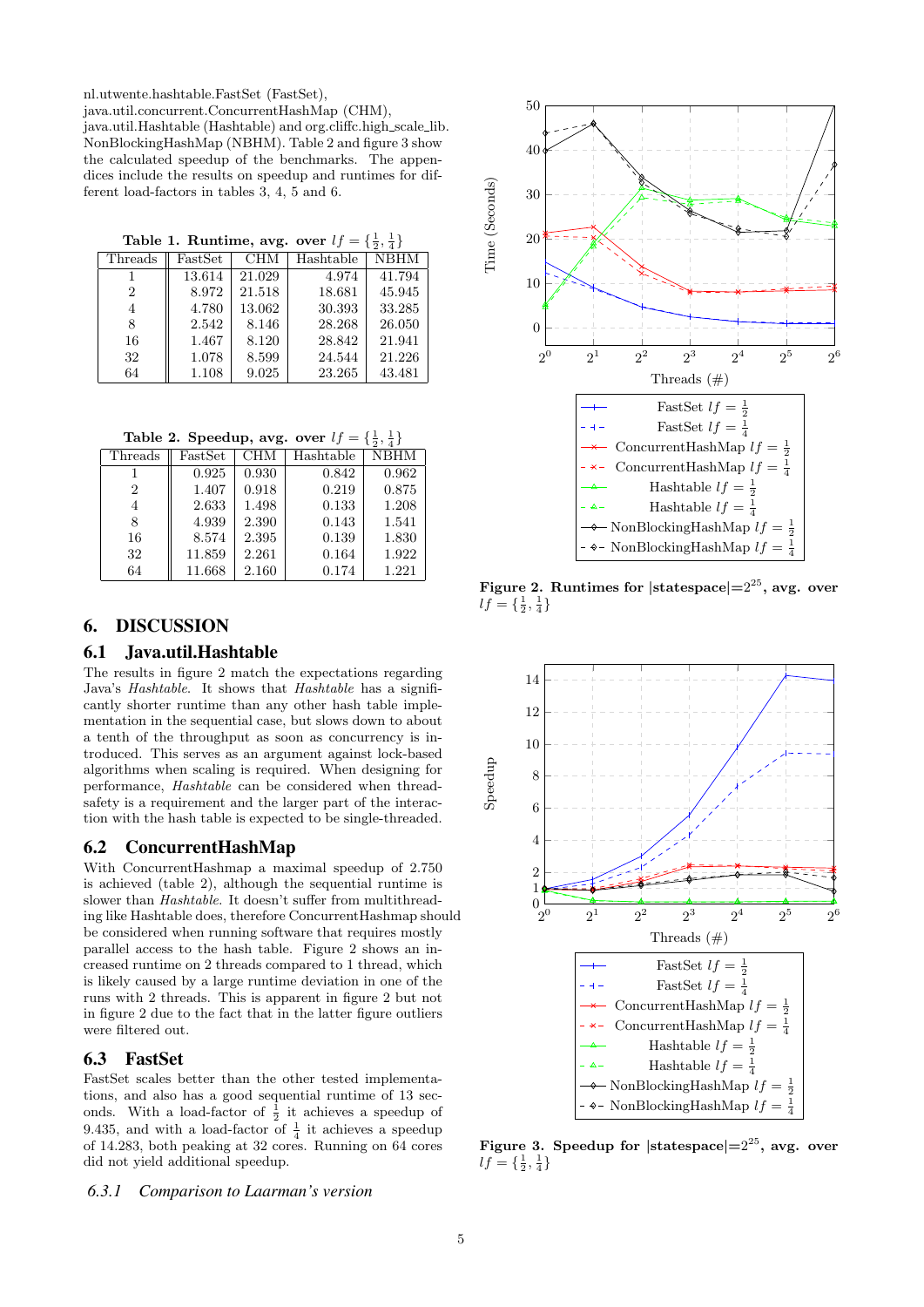For reference, in the paper of Laarman et al., for which benchmarks with up to 16 cores were performed, speedup values between 12 and 14 were found[12, figure 2 and 3], while for our implementation speedup between 7.366 and 9.783 was found on 16 cores. Their benchmarks run LTSmin, while our benchmark tests the throughput of the hash table directly, which may make our benchmarks more memory limited. Therefore this comparison is only meant as a vague reference, and comparing runtimes does not provide any meaningful information.

## 6.4 NonBlockingHashMap

NonBlockingHashMap scales well up to 16 cores, but when using it on more than 32 cores the runtime saw a large increase and several more serious problems arose, as further discussed in section 6.5.1.

## 6.5 Limitations

#### *6.5.1 NonBlockingHashMap*

In our tests NonBlockingHashMap did not only achieve not the advertised linear scaling up to 768 CPUs[5] but it also failed to prove its correctness. In our benchmarks some seemingly arbitrary pattern of runs did not pass the verification of checking that the number of vectors in the hash table equals the size of the statespace. Also, when using a statespace larger than  $2^{25}$  (meaning a hash table capacity of  $2^{26}$  and  $2^{27}$  elements to account for load factors of  $\frac{1}{2}$  and  $\frac{1}{4}$ ) the benchmark was terminated after an hour, for it had not been able to perform a single run. The hash table also claims (too) much memory in certain cases, and throws an OutOfMemoryError. This was also reported to the author by others, however these issues were not resolved [24, 9]. In order to incorporate NonBlockingHashMap into the research, the results of a statespace with a size of  $2^{25}$  were compared as opposed to larger statespaces.

#### *6.5.2 Limited operations*

A reason that may provide large perceived benefit for Fast-Set is the fact that it does not support all operations a typical hash table provides, such as deletions or dynamic resizing. It can be argued that its interface is more like a set instead of a hash table. Noted about Set implementations in Java must be that they are backed by a Map implementation, where the key is the to be inserted value, and the value is a static, reused object.[13].

## 7. CONCLUSION

Our research found that the new hash table achieves better performance scaling than existing Java hash table implementations. It scales up to 32 cores, reaching speedup values between 9.4 and 14.3, depending on the load-factor. ConcurrentHashMap scaled up to 8 cores with a maximal speedup of 2.4, NonBlockingHashMap up to 32 cores with a speedup of 1.9 and Hashtable suffers from slowdown when used concurrently. Issues regarding NonBlocking-HashMap's results were discussed in section 6.5.1.

Sequential runtime of the new hash table is shorter the other scalable hash tables, but longer than the non-scalable Hashtable.

Results in the paper by Laarman et al. show higher speedup of between 12 to 14 on 16 cores, although comparability of the results is debatable due to our benchmark possibly being more memory bound than their LTSmin based benchmark.

We found that Java provides sufficient means for imple-

menting high-performance concurrent algorithms. Multiple possibilities were explored in this research, and for achieving control over cache-alignment and compare-andswap operations the methods in the Unsafe API were a necessity, and an essential alternative to classes that encapsulated these concepts, such as ByteBuffer and AtomicReferenceArray.

This research provides an argument in favour of the possibility to create scalable algorithms in Java. It is not rare for a programming language related argument to spark explosive debates, so to conclude on an Unsafe note: future software projects should consider Java over lower-level languages, as it allows for great scalability without sacrificing portability and maintainability.

## 8. FUTURE WORK

#### 8.1 Benchmarking bias

The benchmark and FastSet were both developed during the same research, focussing mostly on FastSet. Though serious thought was put into developing benchmarks that are fair for all tested hash tables, it is possible for the benchmark to unintendedly have become biased towards certain implementations. Also, the performance of Fast-Set has not been determined for all possible combinations of parameters such as load-factor, cache-line size or element type. Future work could incorporate the hash table in other projects to see how well it performs in different contexts.

## 8.2 Verification

FastSet has not been mathematically or programmatically verified. Before the hash table can be used in any safetycritical application, like for example a model checker, first its correct functioning needs to be verified. A possibility for programmatic verification that became available by writing the hash table in Java is to apply the existing tool VerCors, a tool for verification of concurrent data structures [2]. Future work can be done with this tool, or by devising a mathematical proof, in order to either proof or disproof correctness.

## 9. REFERENCES

- [1] J. Barnat, L. Brim, and P. Rockai. Scalable Multi-core LTL Model-checking. In SPIN, volume 7, pages 187–203. Springer, 2007.
- [2] S. Blom and M. Huisman. The VerCors Tool for verification of concurrent programs. In International Symposium on Formal Methods, pages 127–131. Springer, 2014.
- [3] D. Clark. Intel Rechisels the Tablet on Moore's Law. http://blogs.wsj.com/digits/2015/07/16/intelrechisels-the-tablet-on-moores-law, 2015. Accessed: 2016-05-11.
- [4] C. Click. A lock-free hash table. In  $JavaOne$ Conference, 2007.
- [5] C. Click. NonBlockingHashMap GitHub page. https://github.com/boundary/high-scale-lib/tree/ 3654434eda00b68d37d22dcd70e4f65db9432d06, 2016. Accessed: 2016-06-10.
- [6] D. Dice, D. Hendler, and I. Mirsky. Software-based contention management for efficient compare-and-swap operations. Concurrency and Computation: Practice and Experience, 26(14):2386–2404, 2014.
- [7] P. Guo. Python is Now the Most Popular Introductory Teaching Language at Top U.S.